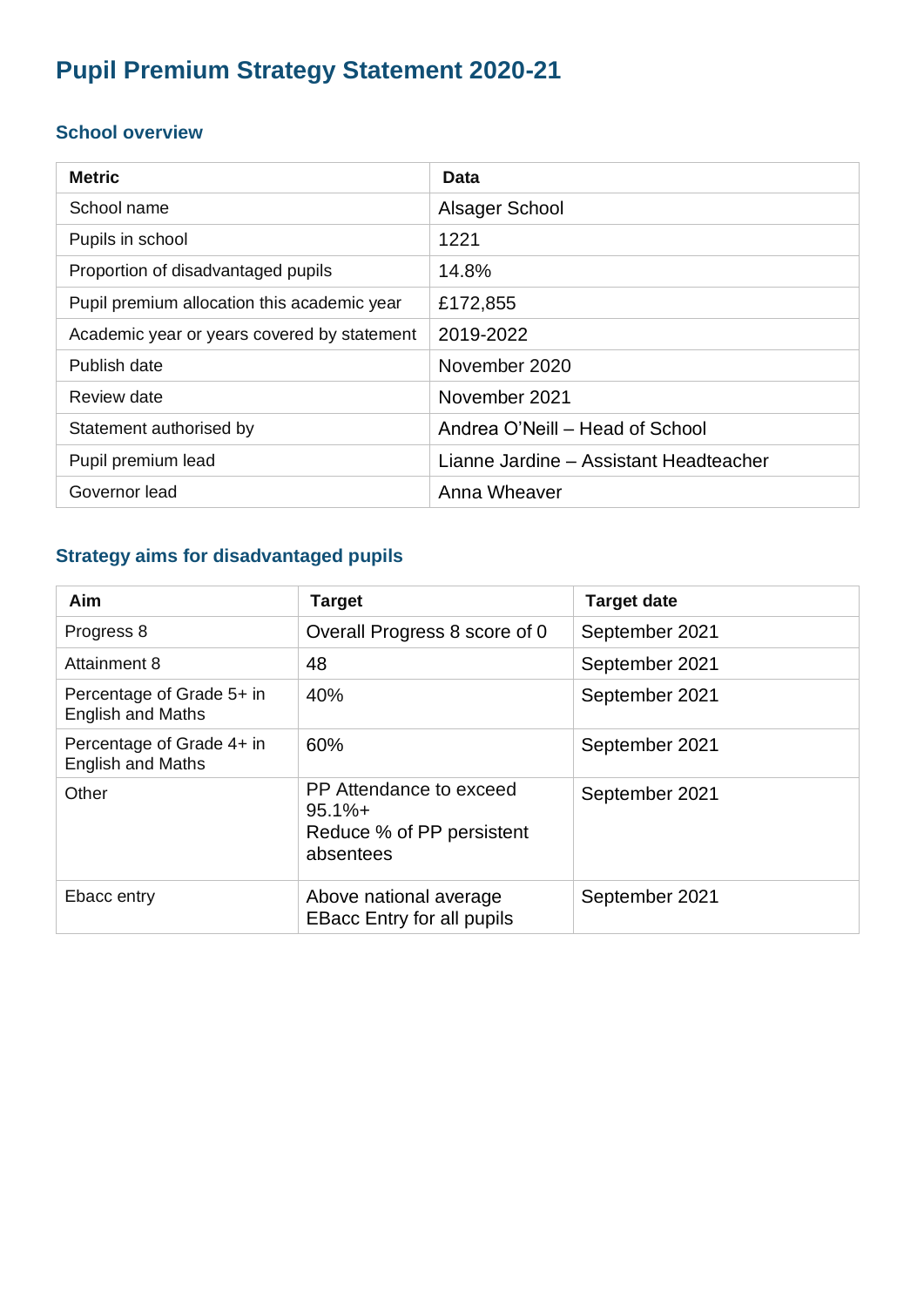# **Teaching priorities**

| <b>Measure</b>                                            | <b>Activity</b>                                                                                                                                                                                                                                                                                                                                                                                                                                                                                                                        |
|-----------------------------------------------------------|----------------------------------------------------------------------------------------------------------------------------------------------------------------------------------------------------------------------------------------------------------------------------------------------------------------------------------------------------------------------------------------------------------------------------------------------------------------------------------------------------------------------------------------|
| Priority 1 for current academic year                      | Continually review curriculum design to ensure all<br>learners, including disadvantaged students, are explicitly<br>taught the knowledge and cultural capital that they need to<br>succeed in life. Specialist language and subject-specific<br>terminology are embedded into all curriculum areas and<br>lessons.                                                                                                                                                                                                                     |
| How this priority addresses barriers<br>to learning       | Reduces word poverty and low levels of literacy.<br>Ensures expectations of disadvantaged and low attainers<br>are high.<br>Avoids an intervention culture and shallow learning by<br>focusing on a knowledge rich curriculum that addresses<br>gaps and misconceptions.                                                                                                                                                                                                                                                               |
| Priority 2 for current academic year                      | Refine formative and summative assessment practice<br>through staff CPD.                                                                                                                                                                                                                                                                                                                                                                                                                                                               |
| How this priority addresses barriers<br>to learning       | A range of formative assessments, which are specific,<br>frequent, and provide opportunity for repetition and<br>consolidation, enable question- and pupil-level analysis,<br>which contributes to effective planning.<br>Robust summative assessments and standardisation<br>processes ensure the same standards are applied to all<br>students' work.<br>Comparative judgements are used, where appropriate,<br>and students rank ordered at each Assessment Point to<br>avoid bias and improve the reliability of marks and grades. |
| <b>Priority 3</b> $-$ 3-year strategy                     | Further improve the transition process from primary to<br>secondary so the school and class are more thoroughly<br>prepared for the arriving learner, through increased<br>communication and pre-planning for disadvantaged<br>students.                                                                                                                                                                                                                                                                                               |
| How this priority addresses barriers<br>to learning       | Prevents less resilient learners falling further behind.<br>Resources and additional support used for maximum<br>impact.<br>Strong understanding of learners from ACT primary<br>schools each year, and their prior knowledge.<br>Encourages parental engagement.                                                                                                                                                                                                                                                                      |
| <b>Priority 4</b> $-$ 3-year strategy                     | Refine homework practice at Key Stage 3.                                                                                                                                                                                                                                                                                                                                                                                                                                                                                               |
| How this priority addresses barriers<br>to learning       | Ensures that high quality homework consistently extends<br>learning.                                                                                                                                                                                                                                                                                                                                                                                                                                                                   |
| Projected spending on EBacc<br>staffing/CPD and resources | £65,628 (this academic year)                                                                                                                                                                                                                                                                                                                                                                                                                                                                                                           |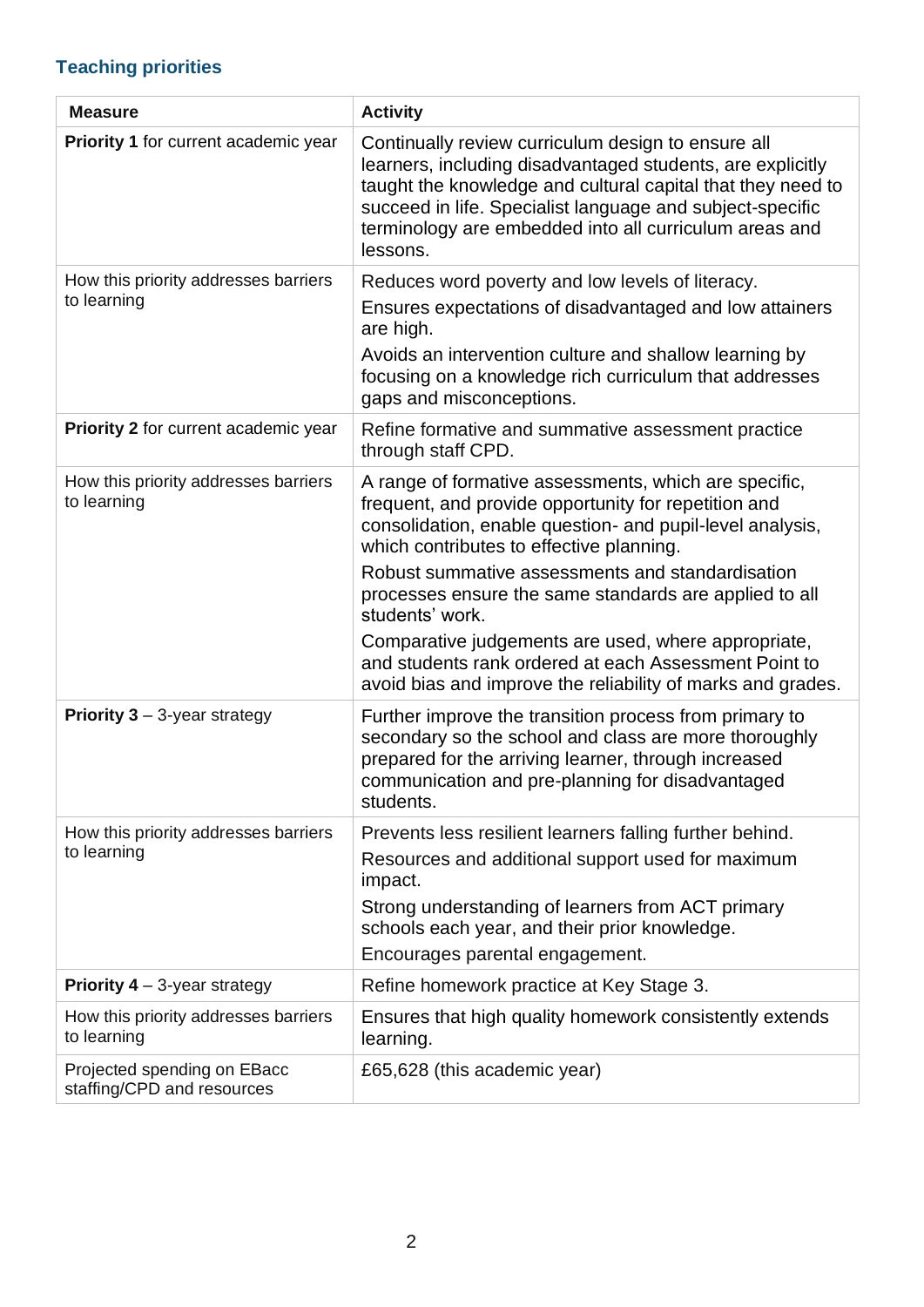## **Targeted academic support**

| <b>Measure</b>                                                                        | <b>Activity</b>                                                                                                                                                                                |
|---------------------------------------------------------------------------------------|------------------------------------------------------------------------------------------------------------------------------------------------------------------------------------------------|
| <b>Priority 1 for current academic year</b>                                           | 1:1/small group tutoring and interventions for low and high<br>attaining disadvantaged students, including non-eligible,<br>educationally disadvantaged.                                       |
| How this priority addresses barriers<br>to learning                                   | Targets gaps in knowledge that prevent disadvantaged<br>students from doing well.<br>Tackles lack of confidence, resilience and character, or<br>low aspirations.                              |
| Priority 2 for current academic year                                                  | Increase attendance rates for Pupil Premium students,<br>through a dedicated attendance officer and family liaison<br>officer tracking, supporting and intervening on students'<br>attendance. |
| How this priority addresses barriers<br>to learning                                   | Reduces poor attendance influencing poor outcomes.<br>Decreases low levels of parental support influencing poor<br>outcomes.                                                                   |
| <b>Priority 3 – 3-year strategy</b>                                                   | Improve parental engagement through partnership with<br>Achievement for All, a leading non-profit organisation.                                                                                |
| How this priority addresses barriers<br>to learning                                   | Decreases low levels of parental support influencing poor<br>outcomes.                                                                                                                         |
| Projected spending on<br>interventions, attendance officer and<br>Achievement for All | £52,855 (this academic year)                                                                                                                                                                   |

## **Wider strategies**

| <b>Measure</b>                                      | <b>Activity</b>                                                                                                                                                            |  |
|-----------------------------------------------------|----------------------------------------------------------------------------------------------------------------------------------------------------------------------------|--|
| <b>Priority 1</b>                                   | The implementation of social and emotional programmes<br>and the employment of a family support worker to support<br>vulnerable disadvantaged students and their families. |  |
| How this priority addresses barriers<br>to learning | Tackles poor attitudes towards and an inability to cope in a<br>school environment; low self-esteem; overwhelming<br>stress; poor behaviour.                               |  |
|                                                     | Decreases low levels of parental support influencing poor<br>outcomes.                                                                                                     |  |
|                                                     | Offers practical help and emotional support to families<br>experiencing short or long-term difficulties.                                                                   |  |
| <b>Priority 2</b>                                   | Increasing Year 11 attendance at Breakfast Club and<br>evening meal revision sessions prior to and during the<br>exam season.                                              |  |
| How this priority addresses barriers<br>to learning | Improves performance in exams due to increased focus<br>and additional revision.                                                                                           |  |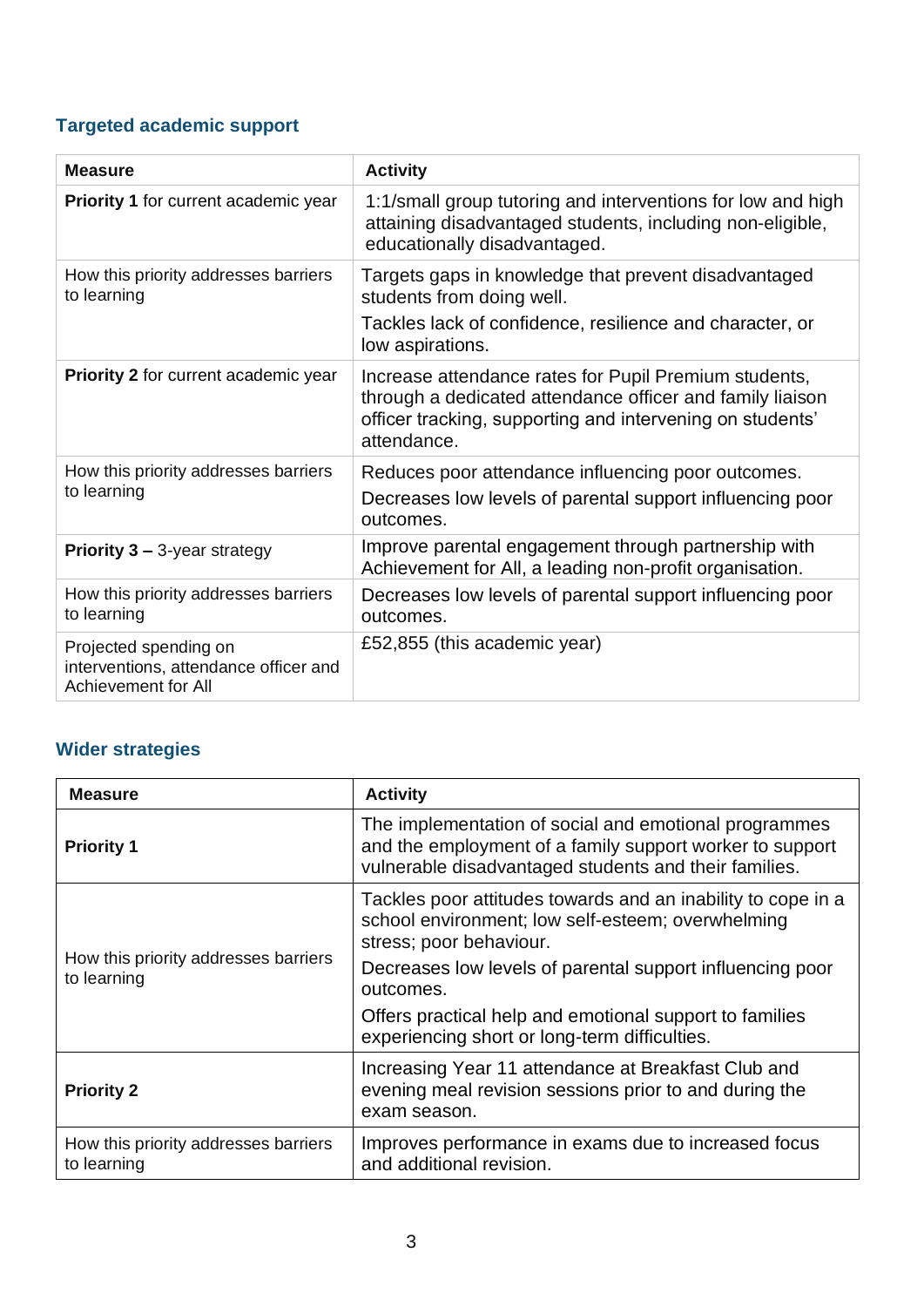| <b>Priority 3</b>                                                                          | Widened opportunity and increased participation in the<br>Arts and Physical Education extracurricular activities<br>through a system of tracking and targeted provision. |
|--------------------------------------------------------------------------------------------|--------------------------------------------------------------------------------------------------------------------------------------------------------------------------|
| How this priority addresses barriers<br>to learning                                        | Increases students' cultural capital.<br>Encourages disadvantaged students to participate and<br>play an important role in wider school life.<br>Improves fitness.       |
| Projected spending on staffing,<br><b>Breakfast Club and extracurricular</b><br>activities | £54,372 (this academic year)                                                                                                                                             |

## **Monitoring and implementation**

| Area                       | <b>Challenge</b>                                                                                                                                                                                                             | <b>Mitigating action</b>                                                                                                                                                                                                                                                                                                                                                                                                                                                                                                                                                                              |
|----------------------------|------------------------------------------------------------------------------------------------------------------------------------------------------------------------------------------------------------------------------|-------------------------------------------------------------------------------------------------------------------------------------------------------------------------------------------------------------------------------------------------------------------------------------------------------------------------------------------------------------------------------------------------------------------------------------------------------------------------------------------------------------------------------------------------------------------------------------------------------|
|                            | Ensuring enough time is<br>given over to allow for staff<br>professional development and<br>the redesigning of<br>curriculum/assessment<br>practice.                                                                         | Use of INSET, training sessions and faculty<br>meetings; led by Liane Young (responsible<br>for Curriculum), Lianne Jardine<br>(Assessment), and Rob Pearce (Teaching<br>and Learning). Monitoring and evaluation<br>systems to judge effectiveness.                                                                                                                                                                                                                                                                                                                                                  |
| Teaching                   | Ensuring enough time to<br>develop primary to secondary<br>transition processes.<br>Strengthening channels of<br>communication with ACT<br>primary schools, which began<br>last year with The Barriers to<br>Learning Group. | SENCO, Heads of College, Adele Snape<br>(responsible for Year 7 transition) and<br>Lianne Jardine (Achievement Lead), to liaise<br>with primary schools to organise the sharing<br>of records/students' strengths and<br>weaknesses, visits from Year 6 teachers and<br>other relevant primary colleagues. Lianne<br>Jardine and Emma Doughty to work in<br>collaboration with Achievement for All, a<br>leading non-profit organisation, to further<br>improve the transition process from primary<br>to secondary school. Internal assessment<br>point data used to monitor student<br>performance. |
|                            | Ensuring students do not miss<br>learning, which would widen<br>the gap further.                                                                                                                                             | Persistent Absentees to attend reintegration<br>meetings with Head of College and Karen<br>Cleaver, Attendance Officer. Timetabled<br>period 6/form time catch-up sessions for<br>lessons missed. Attendance monitored.                                                                                                                                                                                                                                                                                                                                                                               |
| <b>Targeted</b><br>support |                                                                                                                                                                                                                              | Laptops and internet access provided to<br>disadvantaged students so in the event of<br>absence they can participate in live lessons<br>via Teams. Online attendance monitored by<br>Assistant Head responsible for Teaching and<br>Learning, Rob Pearce.                                                                                                                                                                                                                                                                                                                                             |
|                            |                                                                                                                                                                                                                              | Interventions to be led by the Progress Team<br>during form time and Wednesday period 1                                                                                                                                                                                                                                                                                                                                                                                                                                                                                                               |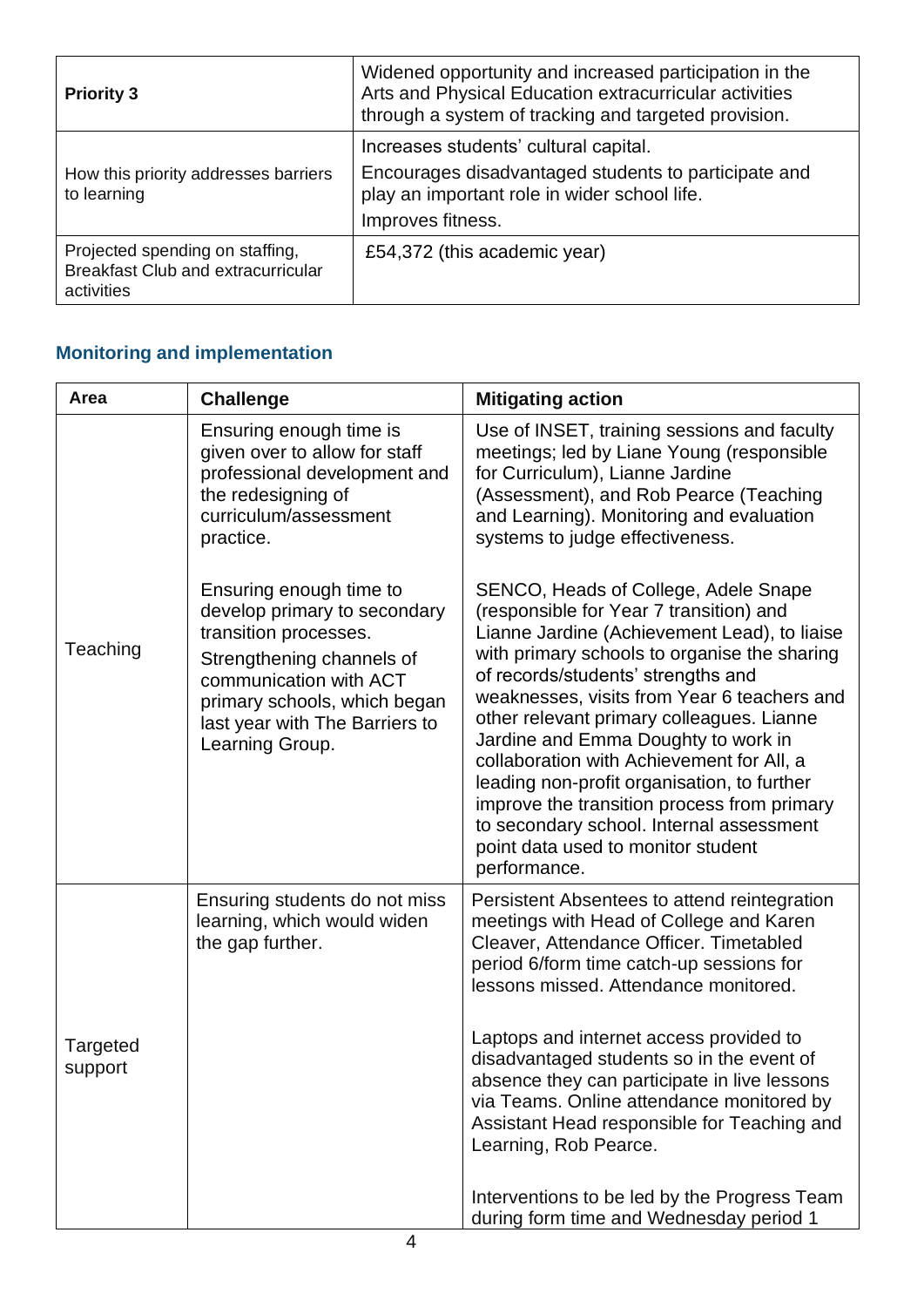|                     |                                                                                                                                      | (Spirit). 1:1 and small group tuition delivered<br>in period 6 after-school sessions. GCSEpod,<br>specifically targeting gaps in students'<br>learning, is to be accessed at home/in the<br>school library. Student outcomes will be<br>measured by internal and external data<br>(Assessments Points and GCSE results,<br>respectively). Impact reports of tutoring<br>provided by MyTutor.                                                                                                                                                                                                                                                                                                                                                                                                               |
|---------------------|--------------------------------------------------------------------------------------------------------------------------------------|------------------------------------------------------------------------------------------------------------------------------------------------------------------------------------------------------------------------------------------------------------------------------------------------------------------------------------------------------------------------------------------------------------------------------------------------------------------------------------------------------------------------------------------------------------------------------------------------------------------------------------------------------------------------------------------------------------------------------------------------------------------------------------------------------------|
|                     | Ensuring tutors/those leading<br>interventions are effectively<br>trained.                                                           | Intervention is delivered by the Progress<br>Team, class teachers and Curriculum<br>Leaders. Fully trained tutors are provided<br>through the National Tutoring Programme.                                                                                                                                                                                                                                                                                                                                                                                                                                                                                                                                                                                                                                 |
|                     | Engaging parents facing most<br>challenges.                                                                                          | Appointment of a dedicated Family Liaison<br>Officer, starting January 2021.<br>Staff involved in the Achievement for All<br>programme (including the Progress Team) to<br>engage parents in structured conversations<br>three times per year. Parental participation<br>to measure the effect of the pupil premium<br>expenditure.<br>Heads of College and Pastoral lead, Adele<br>Snape, to continue to liaise with parents.<br>Workshops to build parental knowledge and<br>confidence.<br>Widen the use of text message alerts,<br>following a successful trial by Heads of<br>College between March and July 2020.<br>Continue to use intensive programmes for<br>families in crisis (Triple P).<br>Work closely with external agencies to<br>support families.<br>Ongoing monitoring and evaluation. |
|                     | Ensuring enough time for<br>Learning Support Leader to<br>deliver social and emotional<br>programmes to<br>individuals/small groups. | Reduced teaching timetables for Arlene<br>Preston, Learning Support Leader and<br>Deputy SEN, Sarah Tatton. Strengths and<br>Difficulties Questionnaire completed at the<br>beginning and end to judge effectiveness.<br>Monitoring of Behaviour for Learning grades.<br>Monitoring of attendance at TLC.                                                                                                                                                                                                                                                                                                                                                                                                                                                                                                  |
| Wider<br>strategies | Ensuring attendance at<br>breakfast/after school club<br>and extra-curricular activities                                             | Food provided at breakfast/after school club.<br>Monitored by attendance. GCSE outcomes<br>to measure impact.                                                                                                                                                                                                                                                                                                                                                                                                                                                                                                                                                                                                                                                                                              |
|                     |                                                                                                                                      | Individually tailored participation encouraged<br>in communication with parents. Message<br>regularly reinforced to disadvantaged<br>students by the Progress team, Heads of                                                                                                                                                                                                                                                                                                                                                                                                                                                                                                                                                                                                                               |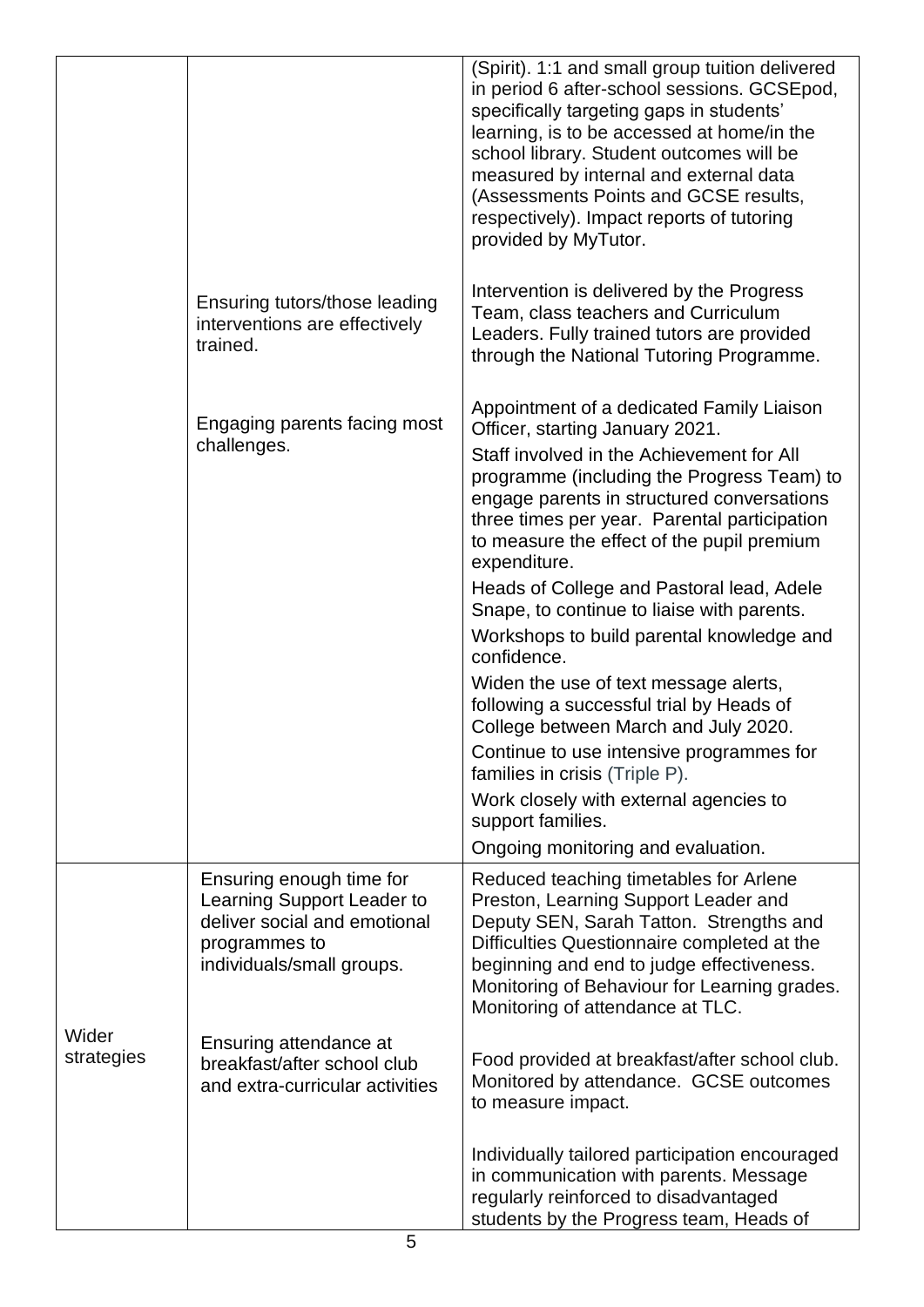|  | College and form tutors. Monitoring of<br>attendance at extracurricular activities to |
|--|---------------------------------------------------------------------------------------|
|  | evaluate effectiveness.                                                               |

## **Review: last year's aims and outcomes**

| Aim                                                                    | <b>Outcome</b>             |
|------------------------------------------------------------------------|----------------------------|
| Overall Progress 8 score of 0                                          | Ongoing                    |
| Attainment 8 score of 45                                               | Achieved                   |
| Percentage of Grade $5+$ in English and Maths = $30\%$                 | Achieved                   |
| Percentage of Grade $4+$ in English and Maths = $60\%$                 | Ongoing                    |
| PP Attendance to exceed 95.1%+                                         | Not achieved<br>94.2%      |
| Reduce % of PP persistent absentees                                    | Achieved – reduced by 1.6% |
| Above national average EBacc Entry for all pupils<br>by September 2021 | Ongoing                    |

#### **Previous Academic Year**

| <b>Total Spending 2019-2020</b>                                                                                                                                                                | £161,755                                                                                                                                                                                                                    |
|------------------------------------------------------------------------------------------------------------------------------------------------------------------------------------------------|-----------------------------------------------------------------------------------------------------------------------------------------------------------------------------------------------------------------------------|
| <b>Teaching Priorities</b>                                                                                                                                                                     |                                                                                                                                                                                                                             |
| <b>Activities</b>                                                                                                                                                                              | <b>Impact/Evaluation</b>                                                                                                                                                                                                    |
| To review the curriculum design to ensure all<br>learners, including disadvantaged students, are<br>explicitly taught the knowledge and cultural capital<br>that they need to succeed in life. | Full curriculum review completed in all<br>subjects, leading to changes in<br>curriculum and schemes of work.                                                                                                               |
|                                                                                                                                                                                                | New curriculum design from September<br>2020 to ensure all learners, including<br>disadvantaged, are taught a Language,<br>History and Geography until at least the<br>end of Year 9.                                       |
|                                                                                                                                                                                                | Whole-school training (September 2019 -<br>March 2020) led to whole school<br>improvement in teaching of vocabulary,<br>as evidenced by monitoring and<br>evaluation systems. Training programme<br>to continue in 2020-21. |
| Consistently develop verbal and written feedback<br>practices in the classroom to positively impact on<br>students' learning.                                                                  | Verbal and written feedback<br>implemented and embedded, including<br>whole class feedback, coded marking<br>and live marking. Evidenced in Book<br>Looks and whole-school work scrutiny                                    |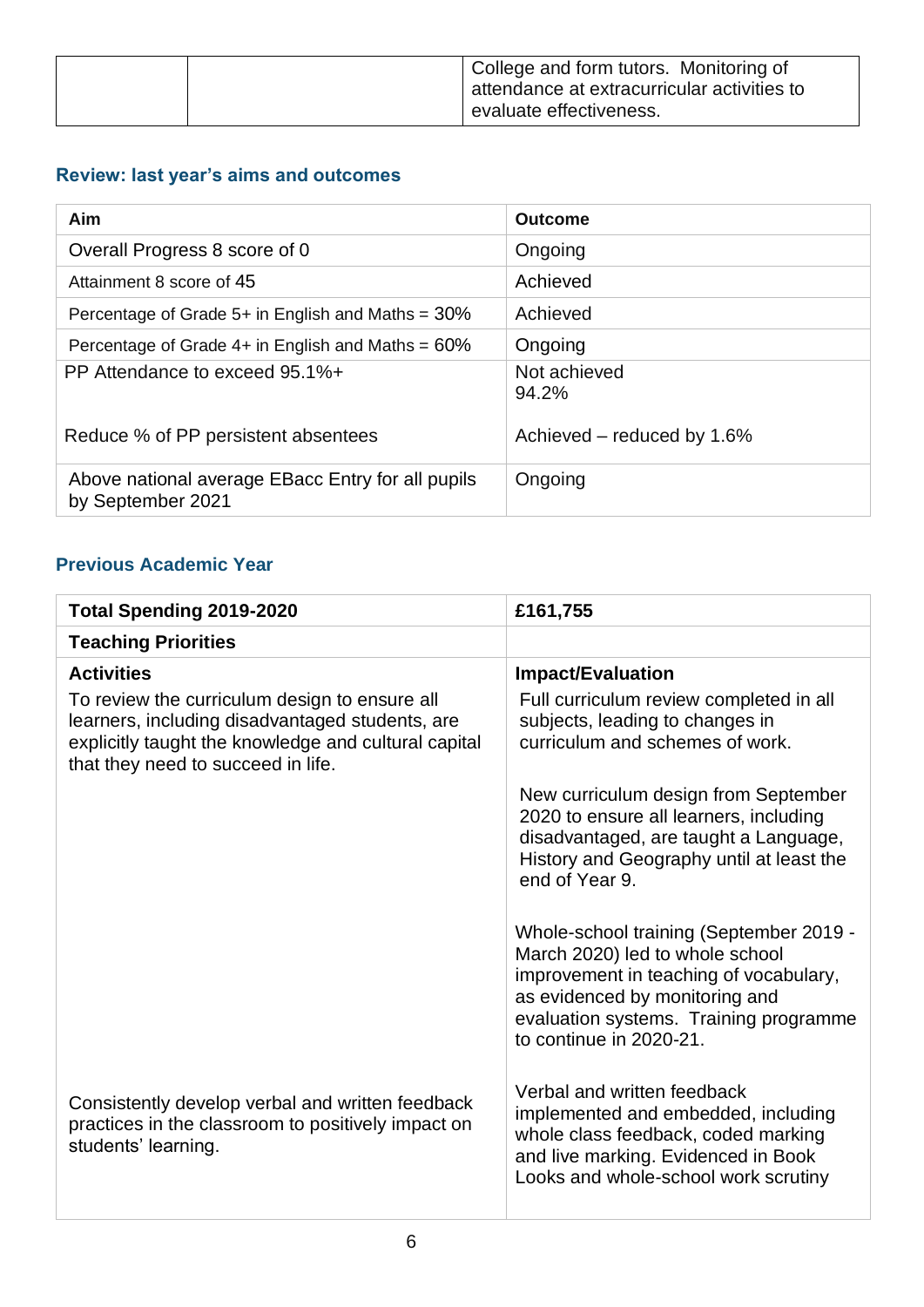| 3-year strategy - Improve the transition process<br>from primary to secondary so the school and class<br>are more thoroughly prepared for the arriving<br>learner.  | Began but not completed due to school<br>closure in March 2020. Plans in place for<br>2021.                                                                                                                                                                                                                                                                                                                            |
|---------------------------------------------------------------------------------------------------------------------------------------------------------------------|------------------------------------------------------------------------------------------------------------------------------------------------------------------------------------------------------------------------------------------------------------------------------------------------------------------------------------------------------------------------------------------------------------------------|
| 3-year strategy - Refine homework practice at Key<br>Stage 3.                                                                                                       | Homework page in the student organiser<br>amended for 2020-21. Replaced ILAs<br>with frequent, short homework tasks.<br>Curriculum areas reviewed the nature of<br>homework tasks set. In 2020-21, monitor<br>impact on PP learners and make any<br>necessary changes.                                                                                                                                                 |
| <b>Targeted Academic Support</b>                                                                                                                                    |                                                                                                                                                                                                                                                                                                                                                                                                                        |
| <b>Activities</b>                                                                                                                                                   | <b>Impact/Evaluation</b>                                                                                                                                                                                                                                                                                                                                                                                               |
| 1:1/small group peer mentoring and interventions<br>for low and high attaining disadvantaged students,<br>including non-eligible, educationally disadvantaged.      | Internal assessment used to adapt and<br>refine practice. Case studies completed<br>to evidence impact of mentoring<br>programme.                                                                                                                                                                                                                                                                                      |
| Increase attendance rates for Pupil Premium<br>students, through a dedicated attendance officer<br>tracking, supporting and intervening on students'<br>attendance. | The number of persistent absentees was<br>reduced by 1.6%. The attendance for<br>the full academic year was 94.2% -<br>reflecting a three-year upward trend<br>(94% 2019, 93.5% 2018). Support<br>continued during lockdown period -<br>attendance on live lessons was<br>monitored alongside completion of set<br>work. Bespoke strategies implemented<br>so that all PP students could engage with<br>their lessons. |
| 3 year-strategy - Introduce a 'parental<br>empowerment' programme to improve parental<br>engagement.                                                                | Progress halted due to school closures in<br>March 2020. Plan in place as soon as<br>circumstances allow.                                                                                                                                                                                                                                                                                                              |
| <b>Wider Strategies</b>                                                                                                                                             |                                                                                                                                                                                                                                                                                                                                                                                                                        |
| <b>Activities</b>                                                                                                                                                   | <b>Impact/Evaluation</b>                                                                                                                                                                                                                                                                                                                                                                                               |
| Increasing Year 11 attendance at Breakfast Club<br>and evening meal revision sessions prior to and<br>during the exam season.                                       | N/A due to school closure in March 2020<br>and cancellation of exams.                                                                                                                                                                                                                                                                                                                                                  |
| The implementation of social and emotional<br>programmes to support vulnerable disadvantaged<br>students.                                                           | Positive impact shown in the Strength<br>and Difficulties Questionnaire and Case<br>Studies. Programme continued in 2020-<br>21 due to its success (19 programmes to<br>be delivered by Arlene Preston and 10 by<br>Sarah Tatton).                                                                                                                                                                                     |
| Improve access to extra-curricular opportunities in<br>the Arts and Physical Education.                                                                             | Progress made until March 2020,<br>including increased number of students                                                                                                                                                                                                                                                                                                                                              |